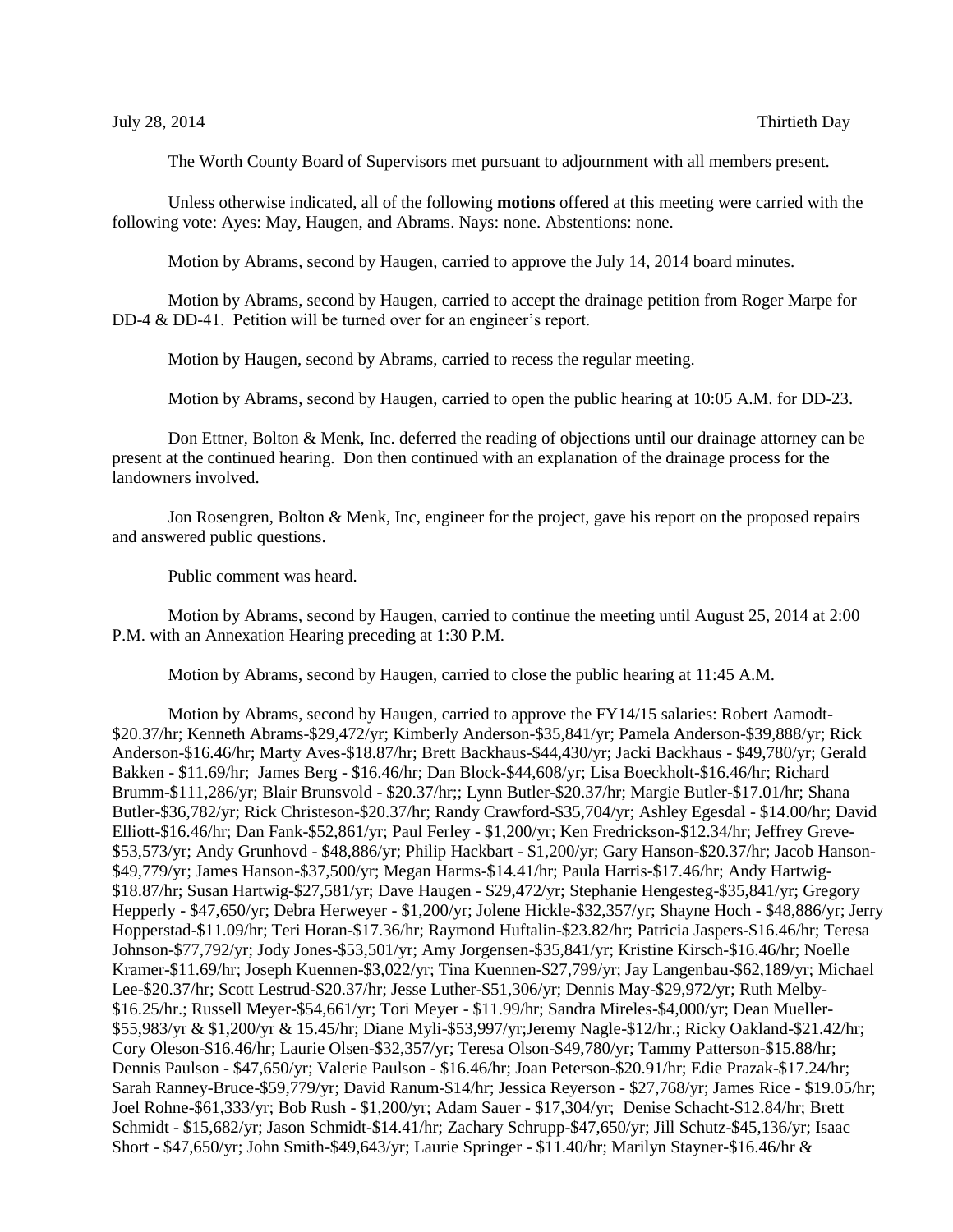\$8,000/yr; Brook Stein - \$48,886/yr; Judy Stevens-\$30,000/yr; Jim Tanner-\$12.34/hr; Ashley Thompson- \$11.69/hr; Michael Thompson-\$24.48/hr; Timothy Tuttle-\$20.37/hr; Alan Venz-\$31.31/hr & \$3,177/yr; Joan Vorland-\$31,907/yr; Chad Wurtzel-\$49,750/yr.

Motion by Haugen, second by Abrams, carried to approve the auditor's quarterly report.

Motion by Haugen, second by Abrams, carried to approve the Class C Beer Permit for The Jo Stop.

The following claims were approved:

| <b>Agvantage Fs Inc</b>            | Fuel-Eng         | 22,714.50  |
|------------------------------------|------------------|------------|
| <b>Alliant Energy</b>              | Service-Shf      | 3,424.37   |
| American Aluminum Access, Inc.     | Equip-Shf        | 2,546.00   |
| Aramark                            | Service-Shf      | 147.96     |
| B & J Water Conditioning Inc       | Service-Gsr      | 221.50     |
| Beenken, Richard                   | Service-Shf      | 350.00     |
| <b>Black Hills Energy Inc</b>      | Service-Eng      | 102.33     |
| Bp                                 | Fuel-Eng         | 132.31     |
| Brakke, Thomas                     | Service-San      | 334.00     |
| C J Cooper & Associates Inc        | Service-Eng      | 32.00      |
| Capranos, Thomas                   | Rent-Vaf         | 250.00     |
| <b>Carquest Auto Parts Inc</b>     | Supplies-Shf     | 239.04     |
| Centurylink                        | Service-Eng      | 892.10     |
| Cerro Gordo Co Sheriff             | Service-Shf      | 250.00     |
| City Of Fertile                    | Rutf-Eng         | 1,601.45   |
| City Of Grafton                    | Rutf-Eng         | 920.57     |
| City Of Hanlontown                 | Rutf-Eng         | 374.24     |
| City Of Joice                      | Rutf-Eng         | 904.71     |
| <b>City Of Kensett</b>             | Rutf-Eng         | 440.57     |
| City Of Northwood                  | Service-Gsr      | 30.00      |
| Dave Syverson Inc                  | Parts-Eng        | 304.30     |
| <b>Ed Roehr Safety Products</b>    | Supplies-Shf     | 15,968.52  |
| Elliott, Pamela                    | Service-Gsr      | 308.50     |
| Farmchem Corp                      | Parts-Con        | 160.35     |
| Frank Dunn Company                 | Supplies-Eng     | 749.00     |
| Fredrickson, Kenneth               | Service-Wec      | 106.85     |
| Greve Law Office                   | Rent-Aty         | 350.00     |
| Hanson, Gary                       | Service-San      | 295.00     |
| Humana Health Care Plans           | Refund-Phd       | 729.24     |
| Ia Counties Public Health Assn     | Fees-Phd         | 150.00     |
| Ia Northern Railway Co             | Project-Ndp      | 280,501.33 |
| Ia Prison Industries               | Credit-Shf       | 2,046.23   |
| <b>Interstate Motor Trucks Inc</b> | Parts Credit-Eng | 552.56     |
| <b>Isac</b>                        | Dues-Org         | 5,200.00   |
| Isac Group Health                  | Health Ins Prem  | 58,223.00  |
| Joe's Collision & Performance      | Service-Shf      | 140.11     |
| Johnson, Harold H                  | Rent-Phd         | 1,000.00   |
| Keltek Incorporated                | Service-Shf      | 26,898.63  |
| Knudtson, Kirby                    | Service-Shf      | 173.03     |
| Kranda, Mike                       | Service-San      | 400.00     |
| Labor Law Center Inc               | Service-Gsr      | 279.30     |
| Mail Services Llc                  | Service-Trs      | 290.96     |
| Manly Junction Signal              | Service-Asr      | 846.31     |